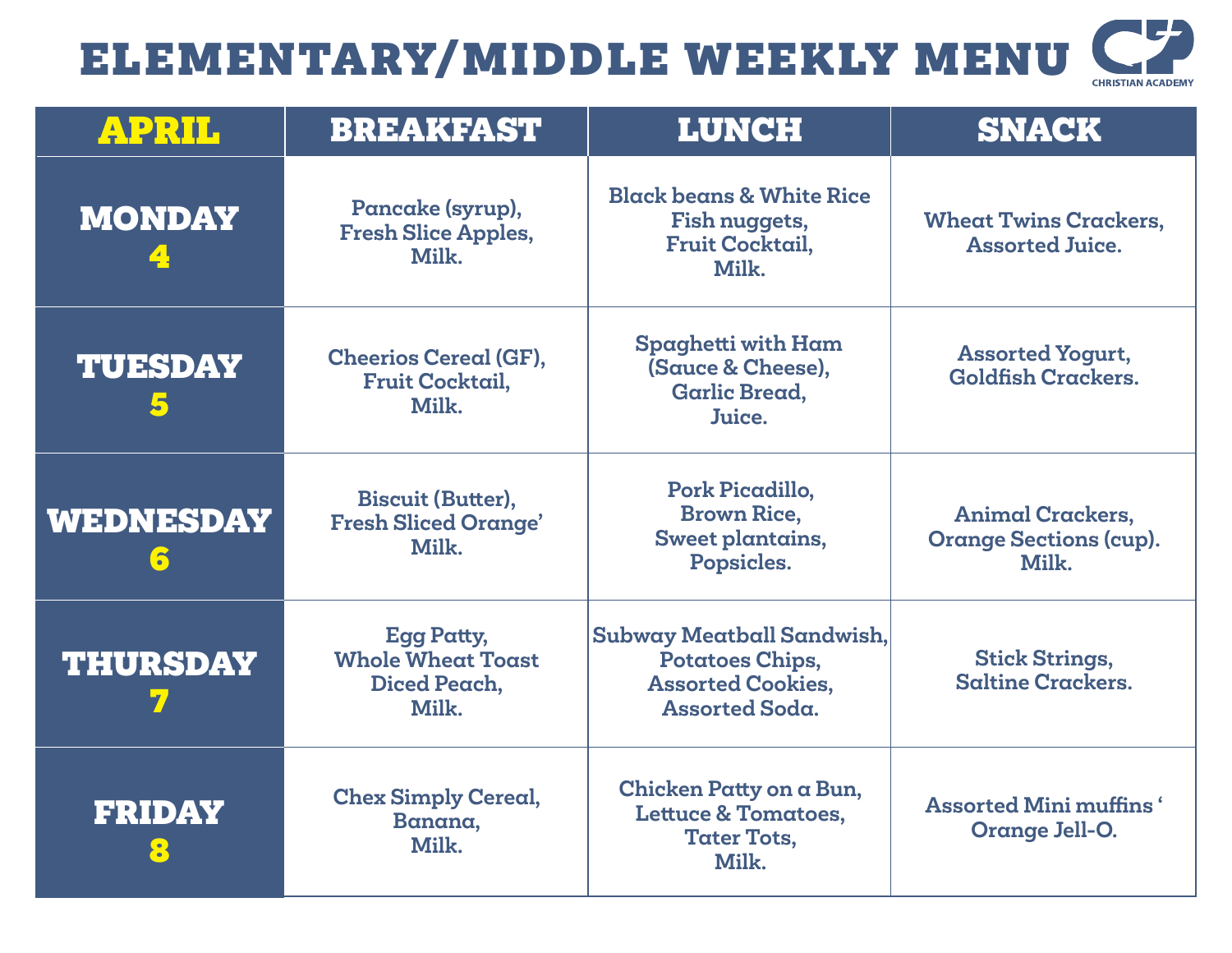| <b>CHRISTIAN ACADEMY</b> |
|--------------------------|

| <b>APRIL</b>           | <b>BREAKFAST</b>                                                | <b>LUNCH</b>                                                                                                   | <b>SNACK</b>                                          |
|------------------------|-----------------------------------------------------------------|----------------------------------------------------------------------------------------------------------------|-------------------------------------------------------|
| <b>MONDAY</b><br>11    | <b>French Toast Sticks (Syrup)</b><br>Diced Peach,<br>Milk.     | <b>Brown Rice, Black Beans,</b><br><b>Chicken Nuggets,</b><br>Diced Pears, Milk.                               | Rice Krispies (Individual),<br><b>Assorted Juice.</b> |
| <b>TUESDAY</b><br>12   | <b>Cheese Quesadilla,</b><br>Pear, Milk.                        | <b>Macaroni with Meatballs,</b><br>(Cheese), Green Beans,<br><b>Garlic Bread, Fruit Cocktail,</b><br>Milk.     | <b>Ritz Crackers,</b><br><b>Fruit Sorbet.</b>         |
| <b>WEDNESDAY</b><br>13 | <b>Assorted Mini Muffins,</b><br>Fruit Cocktail (cup),<br>Milk. | "Moro" Rice (Red Beans),<br><b>Breaded Fish Sticks,</b><br><b>Apple Sauce,</b><br>Milk.                        | <b>Cheese Crackers,</b><br>Milk.                      |
| <b>THURSDAY</b><br>14  | <b>Corn Flakes Cereal,</b><br><b>Orange Sections,</b><br>Milk.  | Rice with Baked Chicken.<br><b>Veggie Chips,</b><br><b>Assorted Juice.</b>                                     | <b>Cheese Slices,</b><br>Soft Tortilla.               |
| <b>FRIDAY</b><br>15    | <b>Raising Mini Bagel,</b><br>(Cream Cheese)<br>Pear, Milk.     | Beef Patty on a Bun,<br><b>Lettuce &amp; Tomatoes,</b><br><b>Baked French Fries,</b><br><b>Chocolate Milk.</b> | <b>Goldfish Crackers,</b><br><b>Assorted Yogurt.</b>  |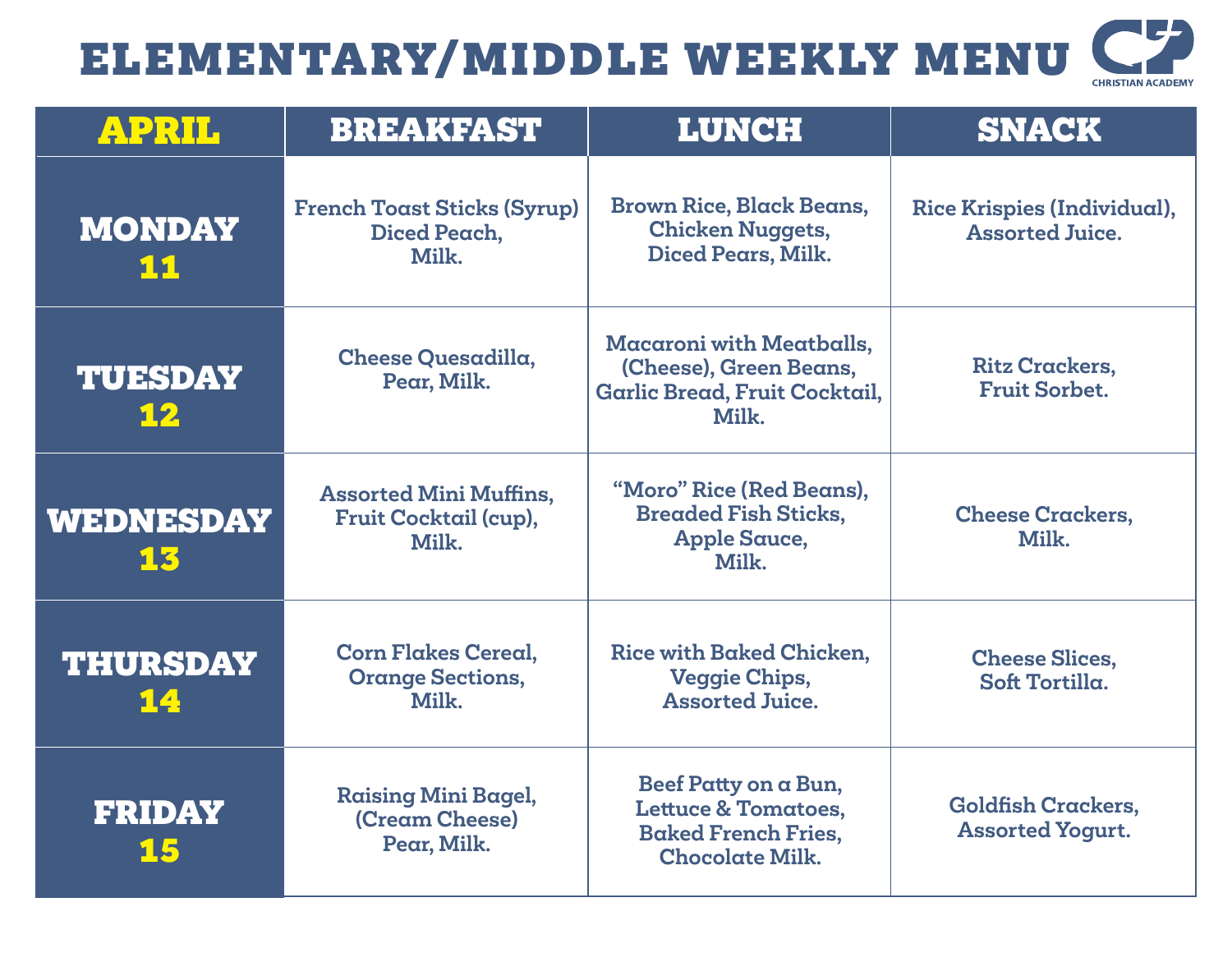| <b>CHRISTIAN ACADEMY</b> |  |
|--------------------------|--|

| <b>APRIL</b>           | <b>BREAKFAST</b>                                                   | <b>LUNCH</b>                                                                                                                               | <b>SNACK</b>                                                            |
|------------------------|--------------------------------------------------------------------|--------------------------------------------------------------------------------------------------------------------------------------------|-------------------------------------------------------------------------|
| <b>MONDAY</b><br>18    | Kaiser Roll (Butter),<br><b>Apricot Halves,</b><br>Milk.           | <b>Split Peas, Brown Rice,</b><br><b>Ground Beef,</b><br><b>Sliced Pears.</b><br>Milk.                                                     | <b>Ritz Crackers,</b><br>Milk.                                          |
| <b>TUESDAY</b><br>19   | <b>Sliced Bread Toast (Butter)</b><br><b>Fresh Pears,</b><br>Milk. | Hot Dog on a Bun,<br><b>Baked French Fries,</b><br><b>Tropical Fruit Salad,</b><br>Soda.                                                   | <b>Assorted Cookies,</b><br><b>Apple Sauce</b><br>(Individual Cups).    |
| <b>WEDNESDAY</b><br>20 | <b>Mini Pancakes (Syrup)</b><br>Banana,<br>Milk.                   | Fish Patty on a Bun,<br>Tomatoes,<br><b>Baked Sweet Potatoes,</b><br><b>Orange Juice.</b>                                                  | <b>Cheese Crackers,</b><br>(Individual Bags),<br><b>Assorted Juice.</b> |
| <b>THURSDAY</b><br>21  | <b>Cheese Omelet,</b><br>Bread,<br>Diced Peaches,<br>Milk.         | "Congris" (Black Beans),<br><b>Chicken Tenders,</b><br>Diced Peach,<br>Milk.                                                               | <b>Animal Crackers,</b><br>Vanilla Pudding,<br><b>(Sugar Free)</b>      |
| <b>FRIDAY</b><br>22    | <b>Assorted Mini Muffin,</b><br><b>Sliced Apples,</b><br>Milk.     | Beef Tacos, Soft Tortilla,<br><b>Lettuce &amp; Diced Tomatoes,</b><br>Mozarella Cheese,<br><b>Sliced Apples,</b><br><b>Assorted Juice.</b> | <b>Fresh Sliced Apples,</b><br><b>Veggie Strings.</b>                   |